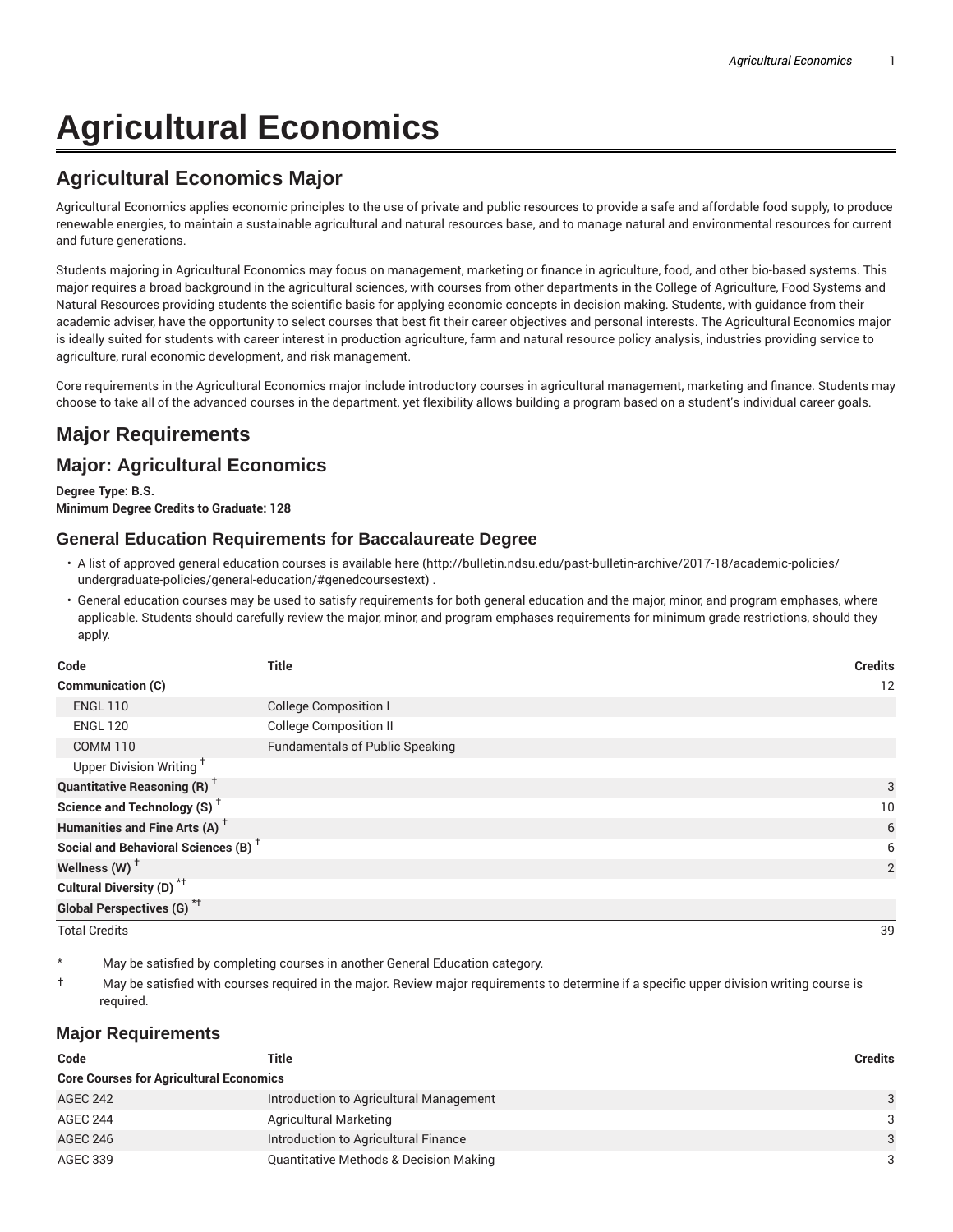| <b>STAT 330</b>                                     | Introductory Statistics (May satisfy general education category R)                                                                                                                                                                                                              | 3              |
|-----------------------------------------------------|---------------------------------------------------------------------------------------------------------------------------------------------------------------------------------------------------------------------------------------------------------------------------------|----------------|
| <b>MATH 144</b>                                     | Mathematics for Business (or any higher math)                                                                                                                                                                                                                                   | 4              |
| <b>COMM 383</b>                                     | Organizational Communication I                                                                                                                                                                                                                                                  |                |
| <b>COMM 315</b>                                     | <b>Small Group Communication</b>                                                                                                                                                                                                                                                |                |
| <b>COMM 308</b>                                     | <b>Business and Professional Speaking</b>                                                                                                                                                                                                                                       |                |
| <b>COMM 216</b>                                     | Intercultural Communication (Gen Ed B/D)                                                                                                                                                                                                                                        |                |
| <b>COMM 212</b>                                     | Interpersonal Communication                                                                                                                                                                                                                                                     |                |
| Select one communication course from the following: |                                                                                                                                                                                                                                                                                 | 3              |
| <b>MIS 116</b>                                      | <b>Business Use of Computers</b>                                                                                                                                                                                                                                                | 3              |
| <b>AGRI 189</b>                                     | Skills for Academic Success <sup>2</sup>                                                                                                                                                                                                                                        | 1              |
| <b>AGRI 150</b>                                     | Agriculture Orientation (Students transferring in 24 or more credits do not need to take 150.)                                                                                                                                                                                  | $\mathbf{1}$   |
| <b>Additional Requirements for Ag Econ</b>          |                                                                                                                                                                                                                                                                                 |                |
| ACCT 200<br>& ACCT 201                              | Elements of Accounting I<br>and Elements of Accounting II                                                                                                                                                                                                                       |                |
| ACCT 102                                            | <b>Fundamentals of Accounting</b>                                                                                                                                                                                                                                               |                |
| Select one of the following:                        |                                                                                                                                                                                                                                                                                 | $3-6$          |
| <b>ECON 343</b>                                     | Intermediate Macroeconomics                                                                                                                                                                                                                                                     | 3              |
| <b>ECON 341</b>                                     | Intermediate Microeconomics                                                                                                                                                                                                                                                     | 3              |
| <b>ECON 202</b>                                     | Principles of Macroeconomics (May satisfy general education category B)                                                                                                                                                                                                         | 3              |
| <b>ECON 201</b>                                     | Principles of Microeconomics (May satisfy general education category B)                                                                                                                                                                                                         | 3              |
| <b>Support Area:</b>                                |                                                                                                                                                                                                                                                                                 |                |
| <b>AGEC 446</b>                                     | Agribusiness Finance                                                                                                                                                                                                                                                            |                |
| <b>AGEC 445</b>                                     | Agribusiness Industrial Strategy                                                                                                                                                                                                                                                |                |
| <b>AGEC 444</b>                                     | <b>Commodity Trading</b>                                                                                                                                                                                                                                                        |                |
| <b>AGEC 420</b>                                     | Integrated Farm and Ranch Management                                                                                                                                                                                                                                            |                |
| Capstone Experience: Select one of the following:   |                                                                                                                                                                                                                                                                                 | 3              |
| minor from the College of AFSNR.                    | Complete nine (9) credits from two (2) areas in the College of AFSNR other than Agribusiness & Applied Economics. (Includes: ASM, ANSC,<br>ABEN, CFS, ENT, MICR, NRM, PPTH, PLSC, RNG, SOIL & VETS.) EXCEPTION - All 9 credits may be in the same area if a student completes a |                |
| <b>Agriculture Science &amp; Technology:</b>        |                                                                                                                                                                                                                                                                                 | $\overline{9}$ |
|                                                     | Agribusiness & Applied Economics Electives: A minimum of 9 credits of 300-400 AGEC or ECON electives                                                                                                                                                                            | 9              |
| <b>AGEC 346</b>                                     | <b>Applied Risk Analysis</b>                                                                                                                                                                                                                                                    |                |
| <b>AGEC 344</b>                                     | <b>Agricultural Price Analysis</b>                                                                                                                                                                                                                                              |                |
| <b>AGEC 342</b>                                     | Farm and Agribusiness Management II                                                                                                                                                                                                                                             |                |
| Select one of the following:                        |                                                                                                                                                                                                                                                                                 | 3              |
| or AGEC 484                                         | <b>Agricultural Policy</b>                                                                                                                                                                                                                                                      |                |
| <b>AGEC 375</b>                                     | Applied Agricultural Law                                                                                                                                                                                                                                                        | 3              |
|                                                     |                                                                                                                                                                                                                                                                                 |                |

1 Students are advised to consider which capstone course they will take by the end of their second year. This planning allows time to complete the required prerequisites for the capstone prior to the senior year.

2 AGRI189 is only required for first-time, first-year students--A first-time, first-year student is defined as a student who has not yet completed a college course as a college student. Students that are not first-time, first-year students that either transfer into the university or change their major are not required to take AGRI 189.

#### **Degree Requirements and Notes**

• Students must earn, at least, a 2.00 cumulative GPA that is based on the courses that satisfy major requirements.